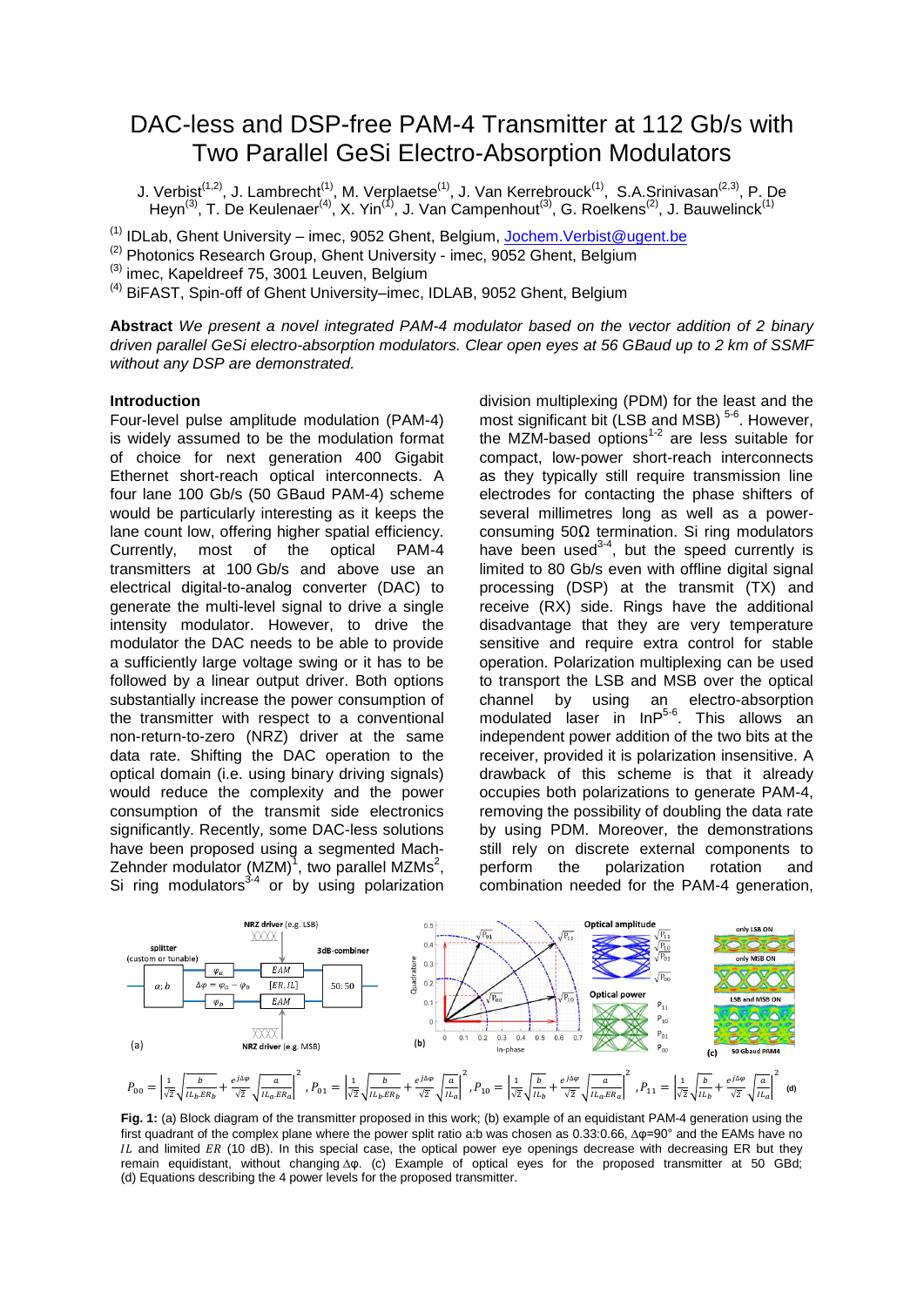as this is not readily available on an InP integration platform. Implementing a compact, low-power 100 Gb/s silicon-based PAM-4 transmitter would provide a low-cost solution, which could be produced in high volume leveraging the existing CMOS fabrication infrastructure. In this paper, we present a novel single-lane, single-polarization integrated PAM-4 transmitter topology based on the vector addition of 2 binary driven compact parallel GeSi electro-absorption modulators (EAMs), outperforming a multilevel driven single GeSi EAM significantly in terms of eye quality without requiring any DSP. A prototype was fabricated in imec's silicon photonics platform (iSIPP50G) realizing the first 112 Gb/s PAM-4 transmission over 2km of standard single mode fiber with a silicon-based modulator without any DSP, DAC or long transmission line structures and powerconsuming terminations.

## **Principle of Operation**

As the transfer function of an EAM is typically non-linear and not even symmetrical (in contrast to MZMs), producing a clean PAM-4 eye from a single EAM can be challenging. A power hungry DAC or clever analog pre-distortion method is often needed to produce equidistant PAM-4 eye levels. If the EAMs have a limited extinction ratio (ER < 10dB), this becomes even more difficult (Fig. 3). In Fig. 1 we present a new type of optical DAC where the EAMs are used as binary driven switches to bypass their non-linear transfer function.

The proposed PAM-4 modulator consists of a splitter (with a power ratio a:b), two identical EAMs and a DC thermal phase shifter. The phase shifter is included to provide an additional degree of freedom to generate equidistant power levels in the PAM-4 signal. The input power splitting ratio is given by  $a:b$ . The EAMs are characterized by a bias and voltage swing dependent extinction ratio  $ER$  and insertion loss IL. The DC phase shift between both branches is  $\Delta\varphi$ . When branch a corresponds to the LSB and  $b$  to the MSB, the output power levels are given by (assuming for simplicity no phase difference between the 0 and 1 level is introduced by the EAMs) the equations in Fig.

1d. For a given  $ER$  and  $IL$  of the EAMs, the power split  $a : b$  and  $\Delta \varphi$  can be optimized to shape the output eye. Equidistant eyes can be obtained, or eyes can be shaped (predistortion) to minimize BER. An example of an equidistant PAM-4 eye is given in Fig.1b, where a:b were chosen 1/3:2/3 and  $\Delta \phi = 90^{\circ}$  for EAMs with 10  $dB$   $ER$  and no insertion loss. Even if the EAMs behave as non-perfect switches  $(ER < 10$  dB, unbalanced  $IL$ , non-zero average phase-shift), we can still properly generate PAM-4 by adjusting the phase and power split. In some cases, tuning only the phase or only the power split can be sufficient.

## **Experiment setup**

To verify the operation, a first prototype of this transmitter (Fig. 2b-c) was fabricated with two 50/50 splitters (1x2 multi-mode interferometers), a heater in each arm acting as a DC phase shifter and 2 identical 80 um long GeSi EAMs as were used in our previous work<sup>7</sup>. As this structure does not have an optimized power splitting between both parallel arms, we mimic this effect by (1) driving one arm with a 6 dB smaller voltage swing and (2) further increasing the bias of this EAM, at the cost of a higher insertion loss w.r.t. an optimized power ratio. Nevertheless, this operation allows us to validate the proposed transmitter topology. When we introduce a DC phase shift close to 90° in one arm, the observed PAM-4 eyes match the predicted eyes quite well, resulting in almost perfectly equidistant eye-levels (Fig. 3c). The experiment setup is shown in Fig. 2a. A fiber-coupled 12 dBm laser source at 1577nm is coupled to the chip through fiber-to-chip grating couplers (~6dB insertion loss). An in-house developed 4-to-1 multiplexer is used to generate two  $2^{7}$ -1 long pseudo-random bit sequences (PRBS) at 56 Gb/s from 4 x 28 Gb/s NRZ signals generated by an FPGA. Both PRBS streams are decorrelated by adding a tunable time delay after one of the outputs. Operation with longer PRBS sequences up to 2<sup>15</sup>-1 was investigated with an arbitrary waveform generator (AWG) up to 50 GBaud. Even though the performance was limited by the bandwidth of the AWG (<30GHz), no eye penalty was



 **Fig. 2:** (a) Experiment setup, (b) micrograph of die during experiments; (c) photo of setup